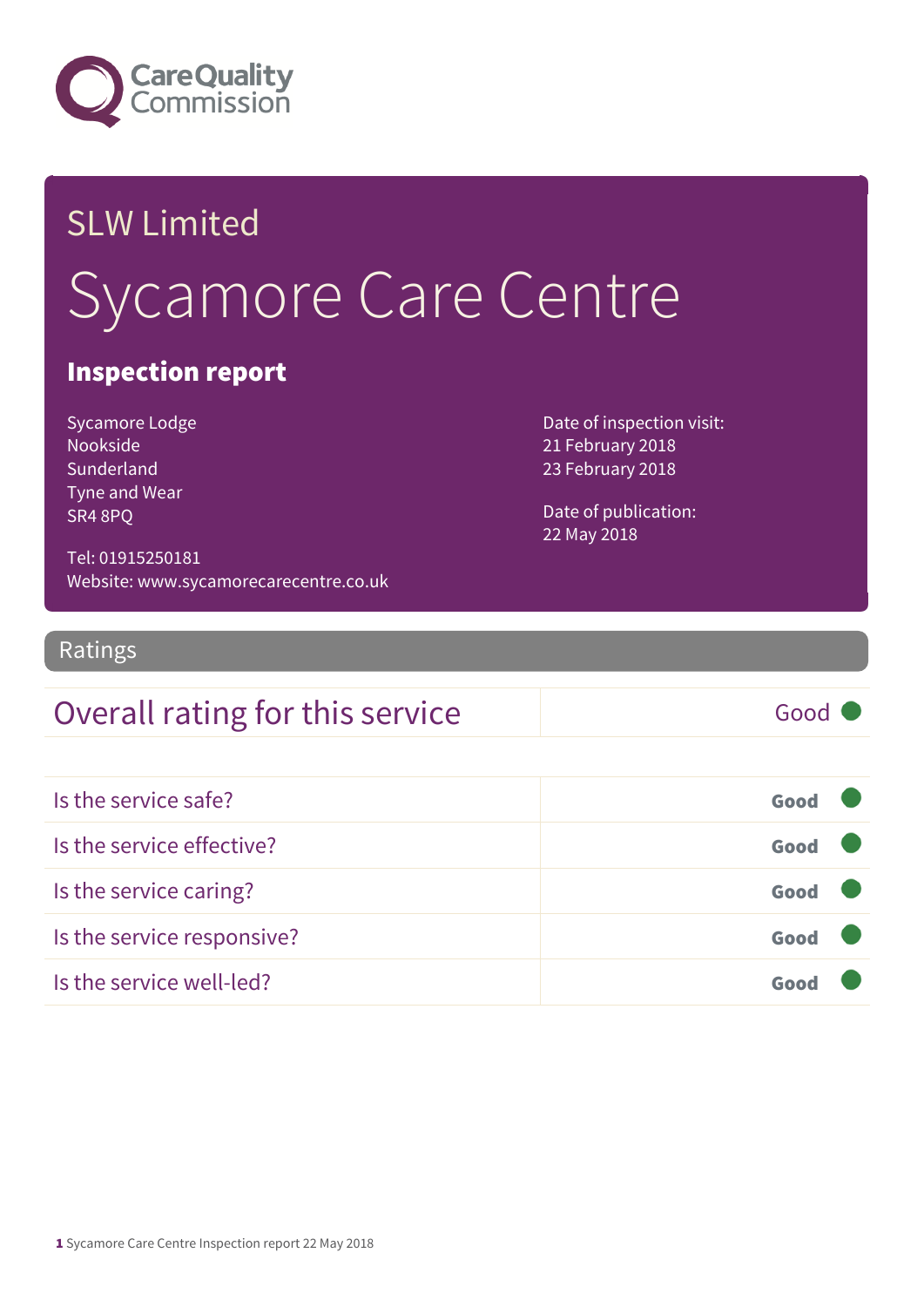## Summary of findings

#### Overall summary

This inspection took place on 21 February 2018 and was unannounced. A second day of inspection took place on 23 February 2018 and was announced.

Sycamore Care Centre is a 'care home'. People in care homes receive accommodation and nursing or personal care as a single package under one contractual agreement. CQC regulates both the premises and the care provided, and both were looked at during this inspection. Sycamore Care Centre provides personal care for up to 113 people. At the time of our inspection there were 102 people living at the home who received nursing and personal care, some of whom were living with a dementia. The service is set in its own grounds and consists of four units: the Lodge, the Mews (which is split into four smaller sub units called Cedar, Hawthorn, Maple and Willow), the Villa and the Cottage.

A registered manager was in place at the time of our inspection. A registered manager is a person who has registered with the Care Quality Commission (CQC) to manage the service. Like registered providers, they are 'registered persons'. Registered persons have legal responsibility for meeting the requirements in the Health and Social Care Act 2008 and associated Regulations about how the service is run.

We last inspected this service in November 2015 when it was rated 'Good' overall, although we found the provider had breached Regulation 12 of the Health and Social Care Act 2008 (Regulated Activities) Regulations 2014 in relation to safe care and treatment. This was because medicines were not managed effectively. We returned to the service in August 2016 to check whether improvements had been made in this area. In August 2016 we found improvements in medicines management. The rating for the key question 'is this service safe?' remained 'Requires Improvement' as we needed to be sure consistent good practice could be sustained over time. During this inspection, we found improvements in medicines management had mostly been sustained. Overall, the service remained 'Good.'

Staff had completed training in safeguarding vulnerable adults and understood their responsibilities to report any concerns. Thorough recruitment and selection procedures ensured suitable staff were employed. Risk assessments relating to people's individual care needs and the environment were reviewed regularly.

Staff received appropriate training and support. People were supported to have maximum choice and control of their lives and staff supported them in the least restrictive way possible; the policies and systems in the service supported this practice. People were supported to have enough to eat and drink and attend appointments with healthcare professionals.

There was a welcoming and homely atmosphere at the service. People were at ease with staff and people and relatives said staff were caring. Staff treated people with kindness and compassion.

Staff had a clear understanding of people's needs and how they liked to be supported. People's independence was encouraged without unnecessary risks to their safety. Support plans were well written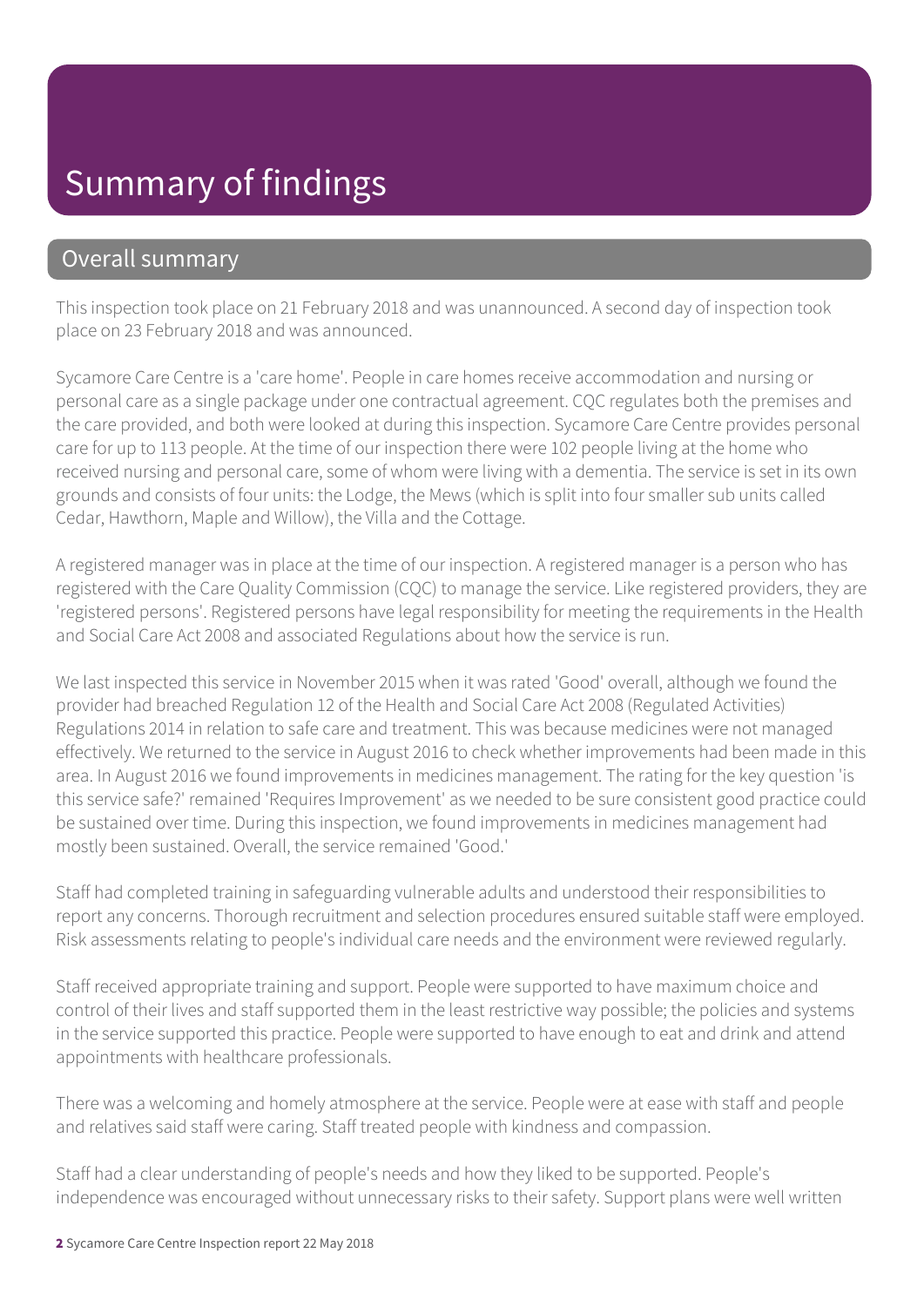and specific to people's individual needs.

Relatives and staff felt the service was well managed. Staff described the registered manager as approachable and said there was an open culture. There was an effective quality assurance system in place to ensure the quality of the service and drive improvement.

Further information is in the detailed findings below.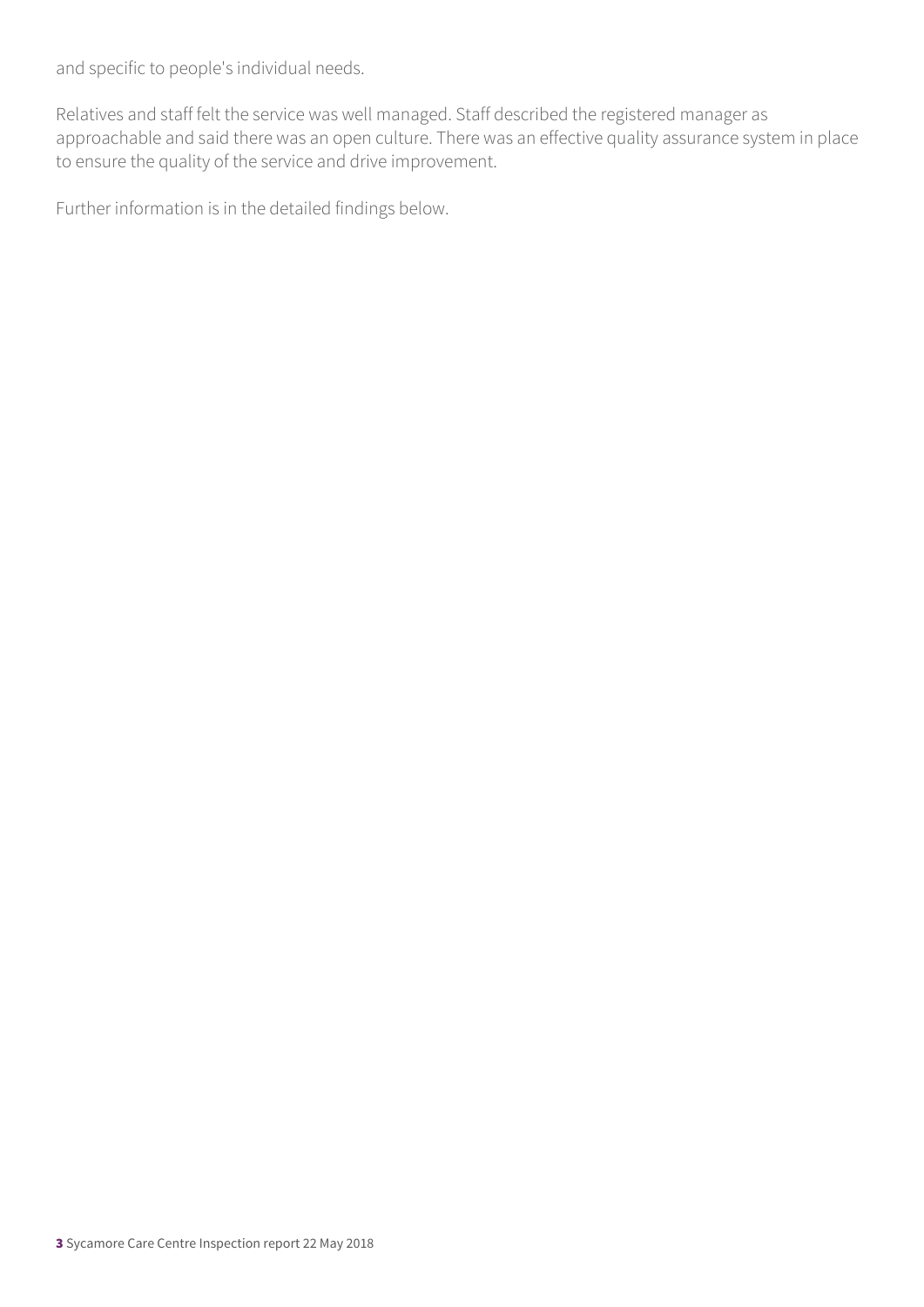#### The five questions we ask about services and what we found

We always ask the following five questions of services.

| Is the service safe?       | Good |
|----------------------------|------|
| The service remains Good.  |      |
| Is the service effective?  | Good |
| The service remains Good.  |      |
| Is the service caring?     | Good |
| The service remains Good.  |      |
| Is the service responsive? | Good |
| The service remains Good.  |      |
| Is the service well-led?   | Good |
| The service remains Good.  |      |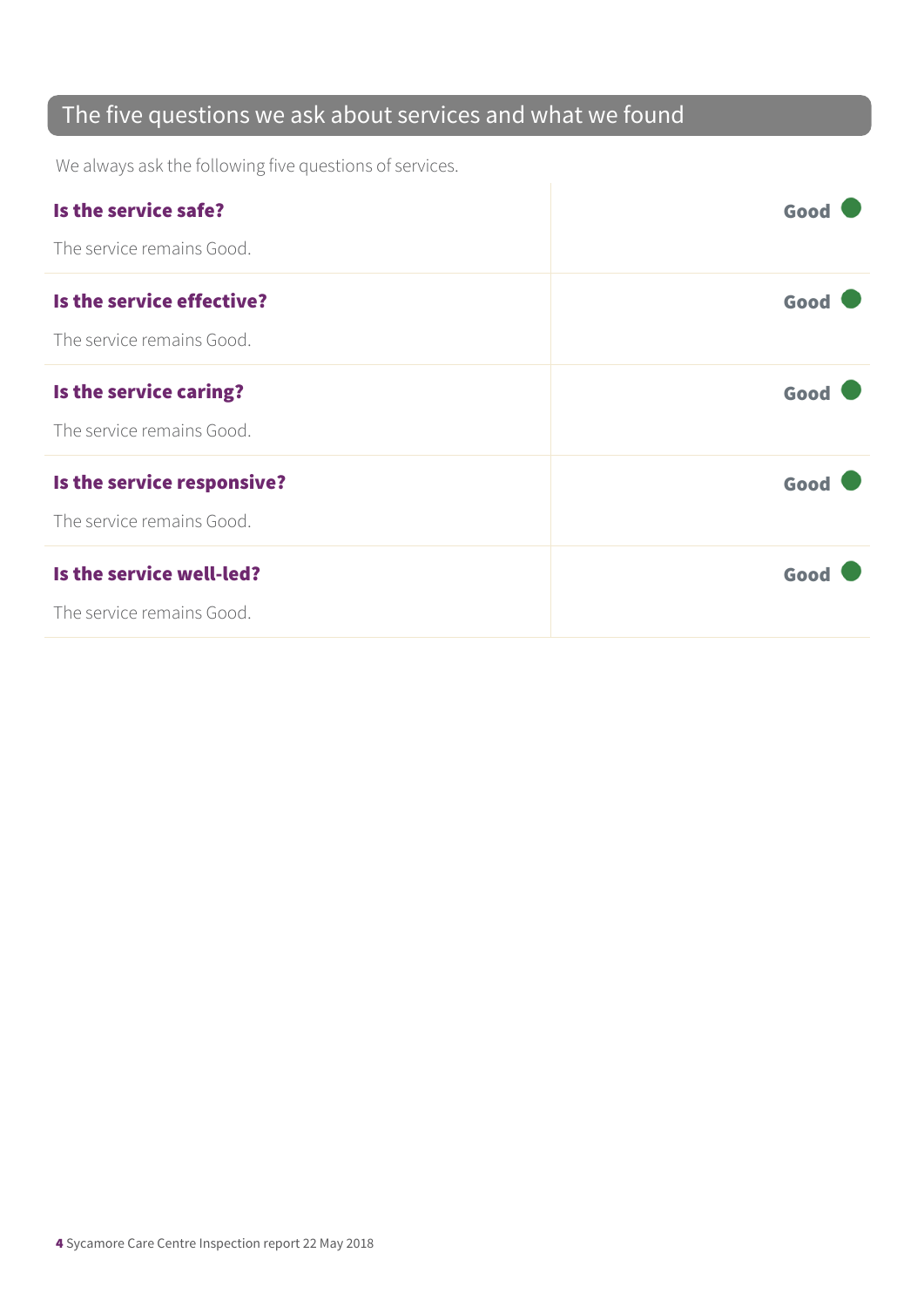

# Sycamore Care Centre Detailed findings

# Background to this inspection

We carried out this inspection under Section 60 of the Health and Social Care Act 2008 as part of our regulatory functions. This inspection was planned to check whether the provider is meeting the legal requirements and regulations associated with the Health and Social Care Act 2008, to look at the overall quality of the service, and to provide a rating for the service under the Care Act 2014.

This inspection took place on 21and 23 February 2018. The first day of the inspection was unannounced which meant the provider did not know we would be visiting. The second day of inspection was announced so the provider knew we would be returning. The inspection team was made up of one adult social care inspector, one assistant inspector, two medicines inspectors, two specialist advisors (registered nurses with expertise in older people's care) and two experts by experience. An expert by experience is a person who has personal experience of using or caring for someone who uses this type of care service.

We reviewed information we held about the service, including the notifications we had received from the provider. Notifications are changes, events or incidents the provider is legally obliged to send us within required timescales.

The provider completed a provider information return (PIR). This is a form that asks the provider to give some key information about the service, what the service does well and improvements they plan to make.

We contacted the commissioners of the relevant local authorities, the local authority safeguarding team, and other professionals who worked with the service to gain their views of the care provided by Sycamore Care Centre.

During the inspection we spent time with people living at the service. We spoke with 15 people and 16 relatives. We also spoke with the registered manager, the provider, the deputy manager, three unit managers, five senior care assistants, eight care assistants, two activities co-ordinators, the administrator, one kitchen staff member and two domestic staff members.

We reviewed nine people's care records and six staff recruitment files. We reviewed medicine administration records for 11 people as well as records relating to staff training, supervisions and the management of the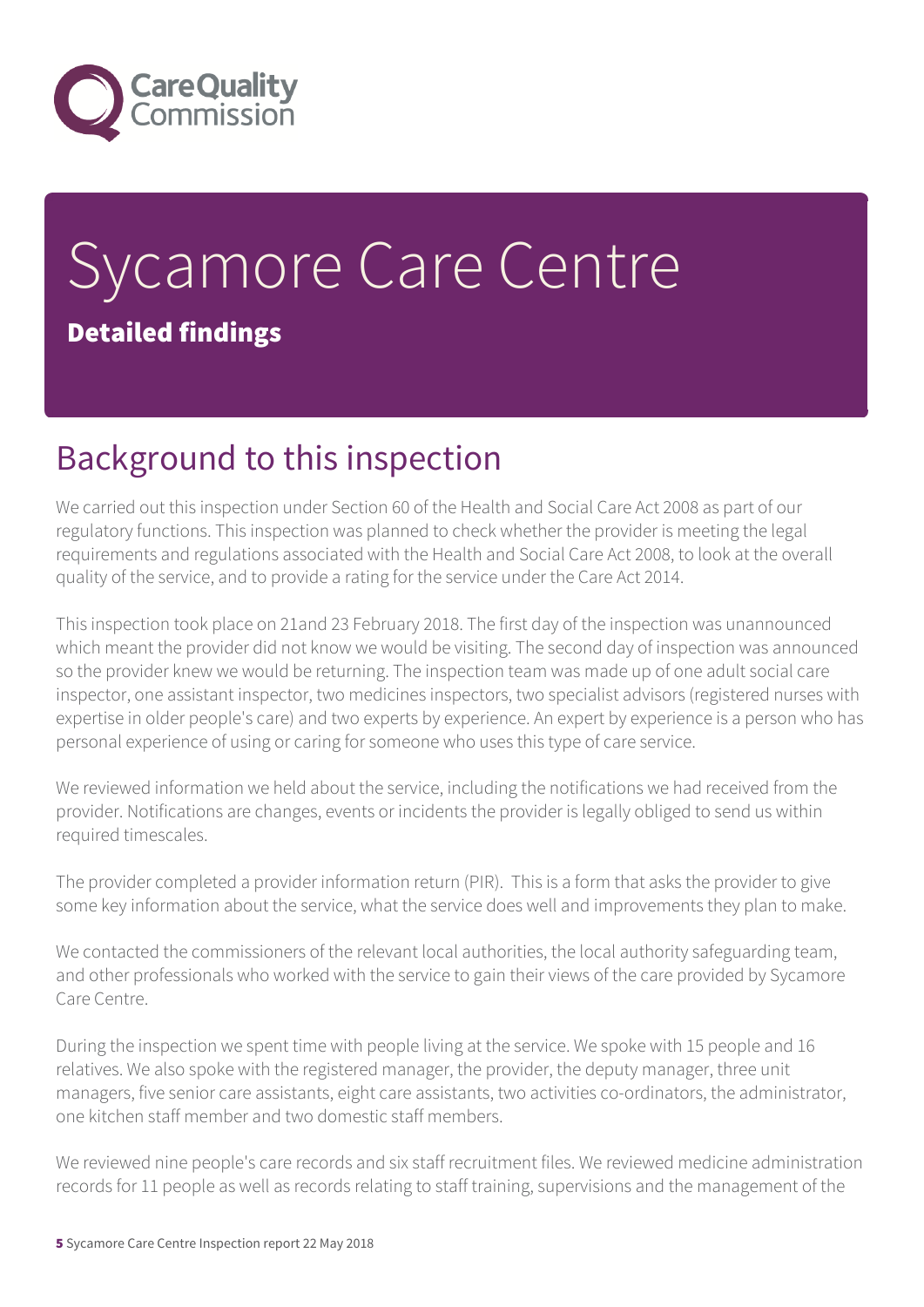service.

Due to the complex needs of some of the people living at the service we were not always able to gain their views about the service. We used the Short Observational Framework for Inspection (SOFI). SOFI is a way of observing care to help us understand the experience of people who could not talk with us.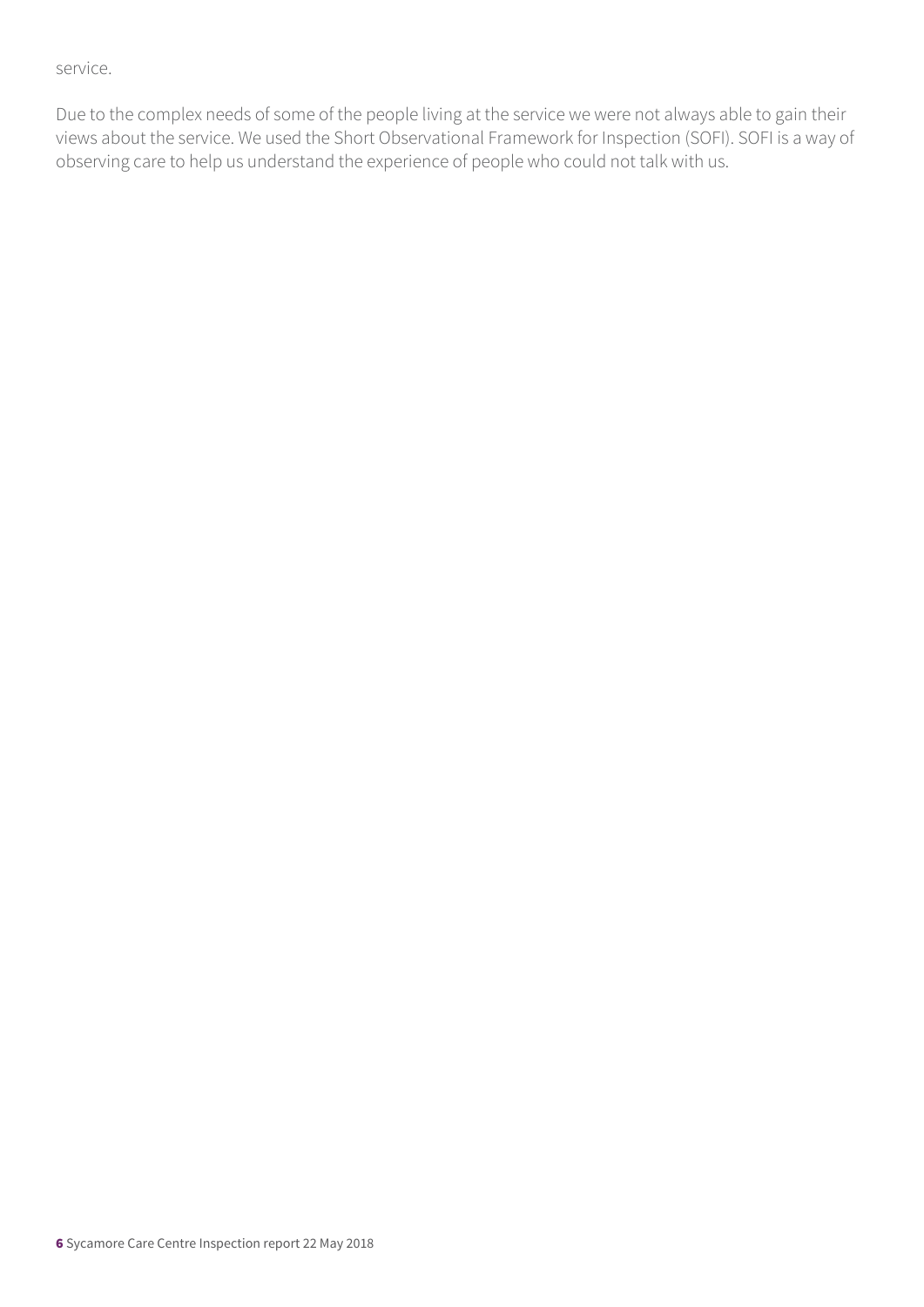#### Is the service safe?

## Our findings

People we spoke with told us they felt safe living at Sycamore Care Centre. Comments included, "I feel safe and if anything goes wrong staff are only an arm's length away," "Yes, very safe the staff are marvellous" and "I always feel safe, there is always somebody on the unit."

Relatives said they felt their family members were safe. One relative told us, "I have no concerns with [family member's] safety, the staff have been great with them." Another relative said, "[Family member] is really well looked after by the staff and I've never had any reason to feel they are not safe. The home is marvellous in my opinion."

Some people who lived at the service had complex needs which meant they sometimes found it difficult to fully express their views about the service. During the time we spent with people we saw how their body language indicated they were comfortable in staff's presence.

Medicines were mostly managed safely and effectively, although we found the arrangements to store unwanted medicines did not meet waste regulations. Medicines were stored at the correct temperature although we found some gaps in the daily records relating to this. When we spoke with the registered manager and registered provider about the above issues they took immediate action to resolve these concerns. Since the inspection visit we have received evidence from the registered manager that these areas have been addressed.

Records relating to people's other prescribed medicines had been completed correctly. Medicines that are liable to misuse, called controlled drugs, were recorded and stored appropriately. Records relating to controlled drugs had been completed correctly and stock balances tallied with these records.

Staff had completed training in how to protect people from abuse and they were frequently reminded of their responsibilities to keep people safe and how to report any concerns during staff meetings. Staff told us they had confidence in the management team to deal with safeguarding issues promptly and effectively. Records showed safeguarding concerns were recorded and dealt with appropriately.

A thorough recruitment and selection process was in place. This ensured staff had the right skills and experience to support people who used the service. Background checks included references from previous employers and a Disclosure and Barring Service (DBS) check. DBS checks help employers make safer recruitment decisions by reducing the risk of unsuitable people from working with vulnerable people. The provider's policy was to repeat DBS checks every three years.

There were enough staff on duty to meet people's needs quickly and keep them safe. One person said, "The staff are very attentive and come straight away." A relative told us, "I'm happy with the staffing levels from what I've seen."

Risks to people's health and safety were assessed, reviewed and checked, so risks were minimised and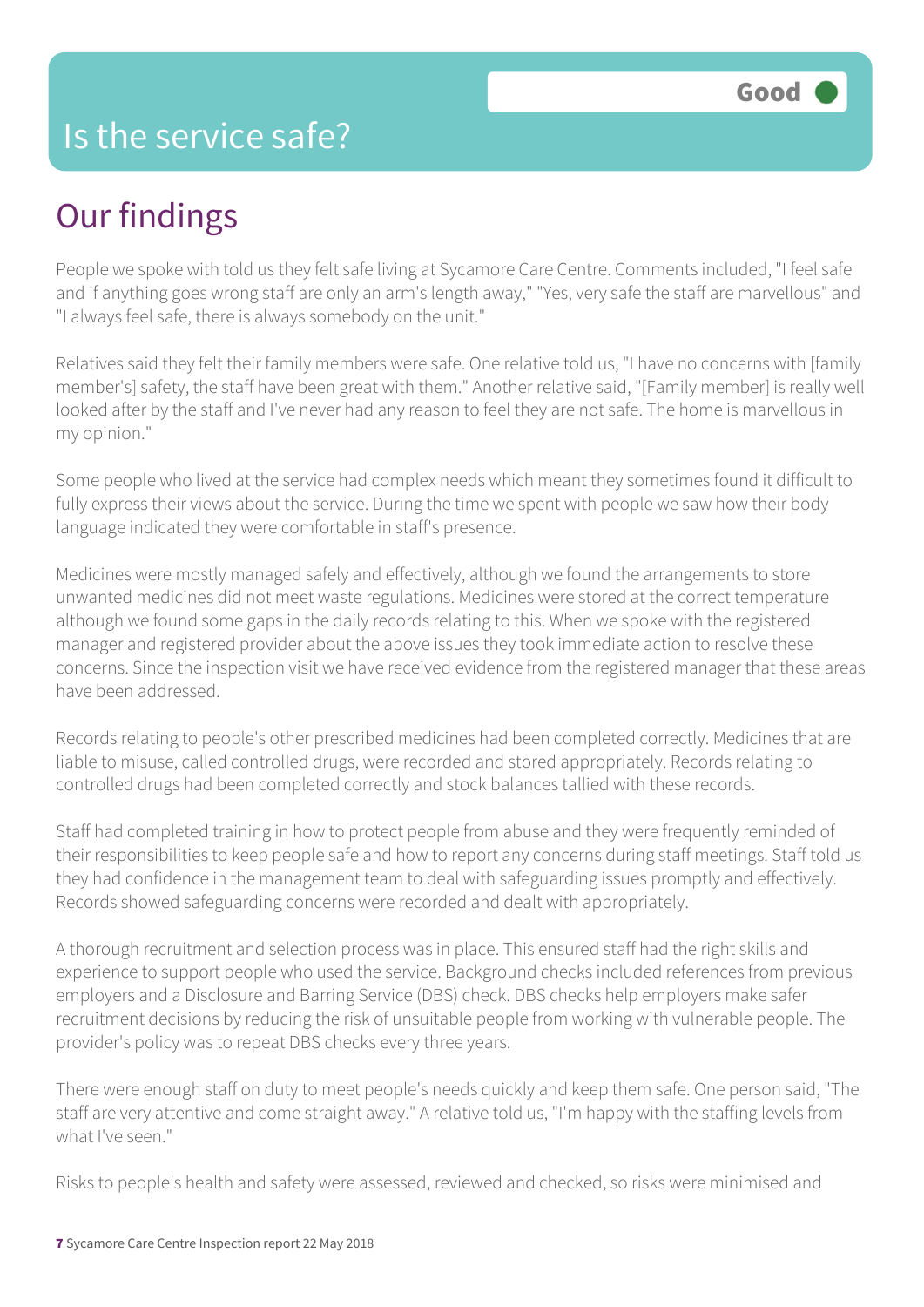people were protected from harm. This meant staff knew how to support each individual in a safe way, whilst allowing people to maintain their independence. Each person had a personal emergency evacuation plan (PEEP) which contained key information about their individual needs, should they need to be evacuated from the building in an emergency.

There were effective risk management systems in place. These included risk assessments about people's individual care needs such as nutrition, pressure damage and using specialist equipment. Control measures to minimise the risks identified were set out in people's care plans for staff to refer to.

Risk assessments relating to the environment and other hazards, such as fire and food safety were carried out and reviewed by the management team regularly. Regular planned and preventative maintenance checks and repairs were carried out. These included regular checks on the premises and equipment, such as electrical safety, water safety and moving and handling equipment. The records of these checks were up to date.

Accidents and incidents were acted on appropriately and analysed to see if lessons could be learned to improve people's safety. For example, following one incident a person was referred to the Falls Team and mobility equipment was sought.

The service was clean and decorated to a very good standard. The provider told us how a refurbishment programme was underway, and how this would be carried out in a phased manner to minimise disruption to people who used the service. One person told us, "My room is lovely following re-decoration." Another person commented, "I am happy with my room, I have got it just the way I want it." A third person said, "The premises are A1 here. It is always brilliantly clean."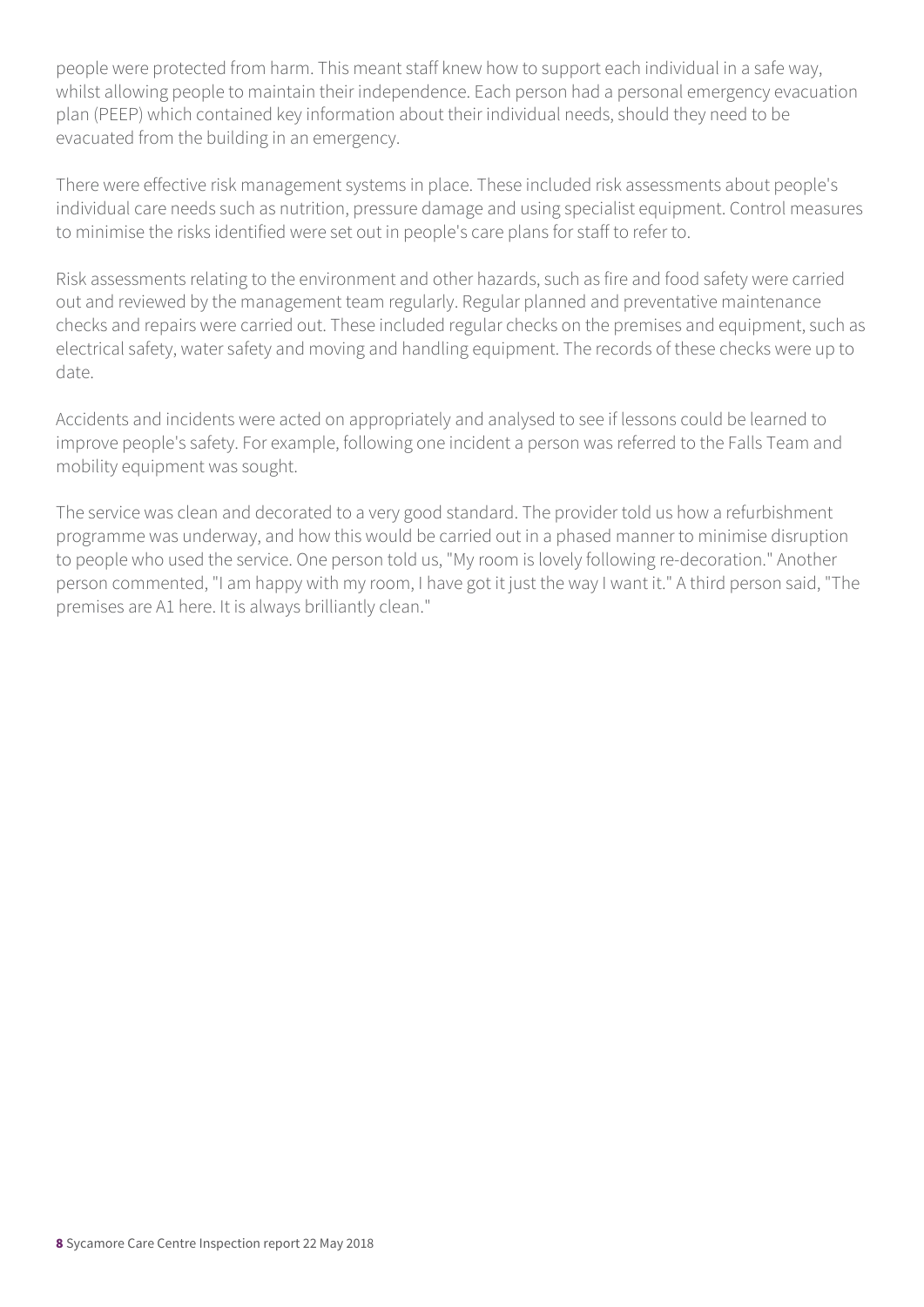### Is the service effective?

# Our findings

People and relatives we spoke with said they were happy with the service and felt staff had the right skills to provide the care needed. One person said, "You just have to pause and listen to them and then you know for a fact they have the right skills." Another person commented, "They have the personal qualities to enable them to care for me properly." A relative told us, "I've seen how they work. I've seen them use the hoist and they seem to definitely know what they are doing."

Staff training in key areas was up to date. Staff had completed training on topics such as infection control, safeguarding vulnerable adults and equality and diversity. Staff we spoke with said they had completed training appropriate for their role. One staff member said, "I'm well supported and well trained."

Records confirmed staff received regular supervision sessions and an annual appraisal to discuss their performance and development. Records relating to supervision and appraisal were detailed and set out agreed actions in terms of development and training.

People were supported to have enough to drink and to maintain a balanced diet. We observed lunch time during our inspection. There was enough staff to support people to eat. Tables were nicely set with linen napkins, cutlery and condiments. On the first day of inspection lunch was a choice of mushroom soup, jacket potato, omelette and a variety of sandwiches followed by jam tarts. The main meal used to be served at lunch time but was changed to an evening following feedback from people who used the service. Meals were hot, cooked with fresh ingredients and looked appetising. Hot and cold drinks were readily available depending on people's preferences. People and relatives told us the food was of a good standard and there was plenty of choice. One person told us, "I like the food they serve here. I've no complaints at all." Another person said, "I enjoy my food every day and it is always good."

People were supported to maintain their health and wellbeing. The service had close links with healthcare professionals such as community nurses, GPs and speech and language therapists. People's care records contained evidence of consultation with professionals and recommendations for staff to follow. A relative said, "[Family member] saw their doctor last week and the staff informed me that the GP had been, so I was happy with that."

The Mental Capacity Act 2005 (MCA) provides a legal framework for making particular decisions on behalf of people who may lack the mental capacity to do so for themselves. The Act requires that, as far as possible, people make their own decisions and are helped to do so when needed. When they lack mental capacity to take particular decisions, any made on their behalf must be in their best interests and as least restrictive as possible.

People can only be deprived of their liberty so that they can receive care and treatment when this is in their best interests and legally authorised under the MCA. The authorisation procedures for this in care homes and hospitals are called the Deprivation of Liberty Safeguards (DoLS). We checked whether the service was working within the principles of the MCA, and whether any conditions on authorisations to deprive a person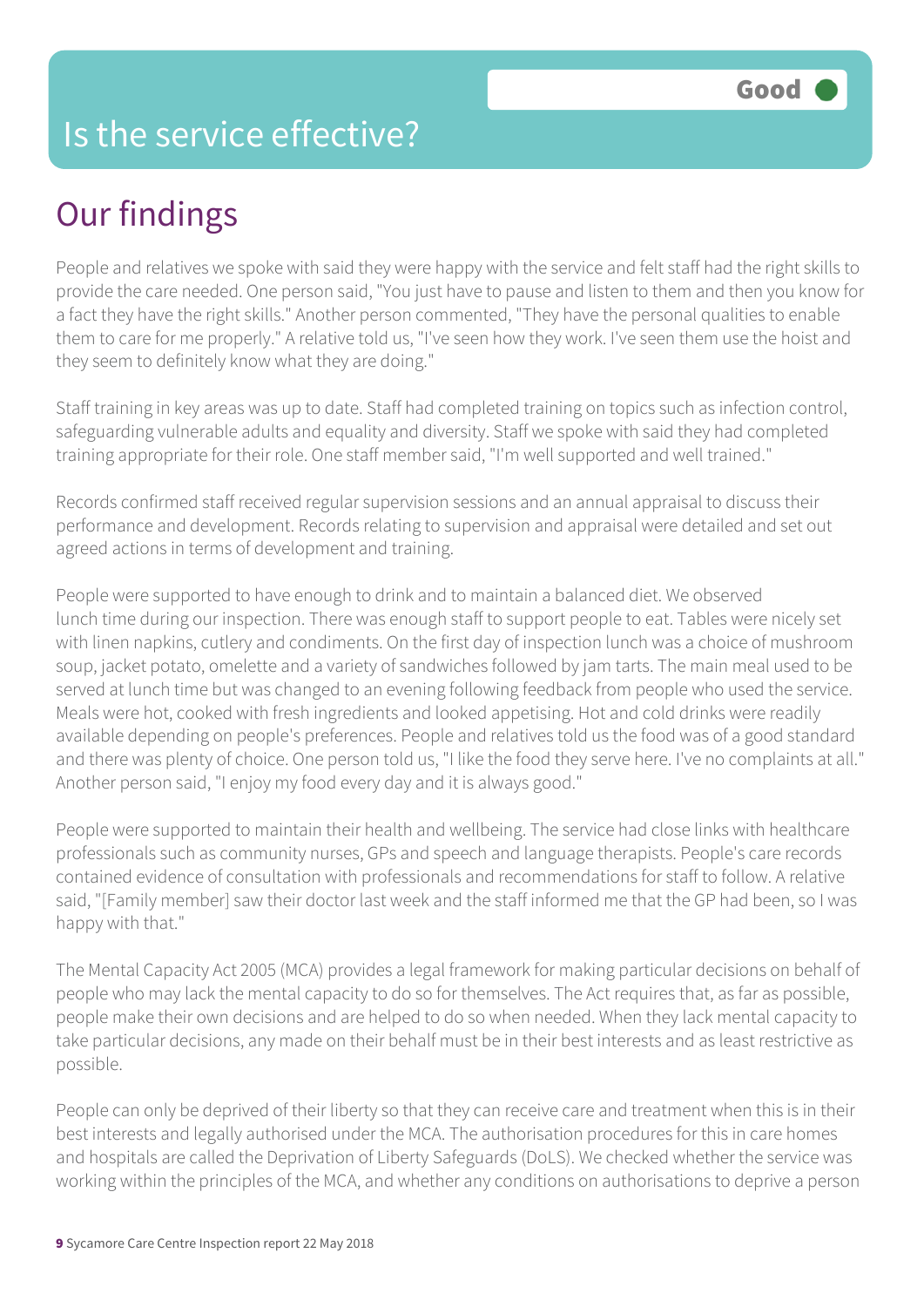of their liberty were being met.

We found that DoLS applications had been made for 79 people to the relevant local authorities. DoLS applications contained details of people's individual needs and were person-centred. Staff members had a good understanding of this legislation and records showed decisions had been made in people's best interests in conjunction with people's family members, staff members and professionals. For example, decisions about taking medicines. Staff told us how they involved people to make their own decisions where possible, for example when choosing what to wear or what activities to do. During our inspection, we observed that staff sought people's consent before carrying out care tasks or involving them in activities. People told us staff always asked for consent. This meant the service was meeting the requirements of the MCA.

There were visual and tactile items to engage people living with dementia. These can help engage people living with dementia and help reduce their anxiety levels. Colourful written and pictorial signs helped people orientate themselves around the home. Contrasting colours were used to support people to distinguish items in bathrooms and corridors. Memory boxes filled with items important to individuals were in place to help people find their room, where appropriate.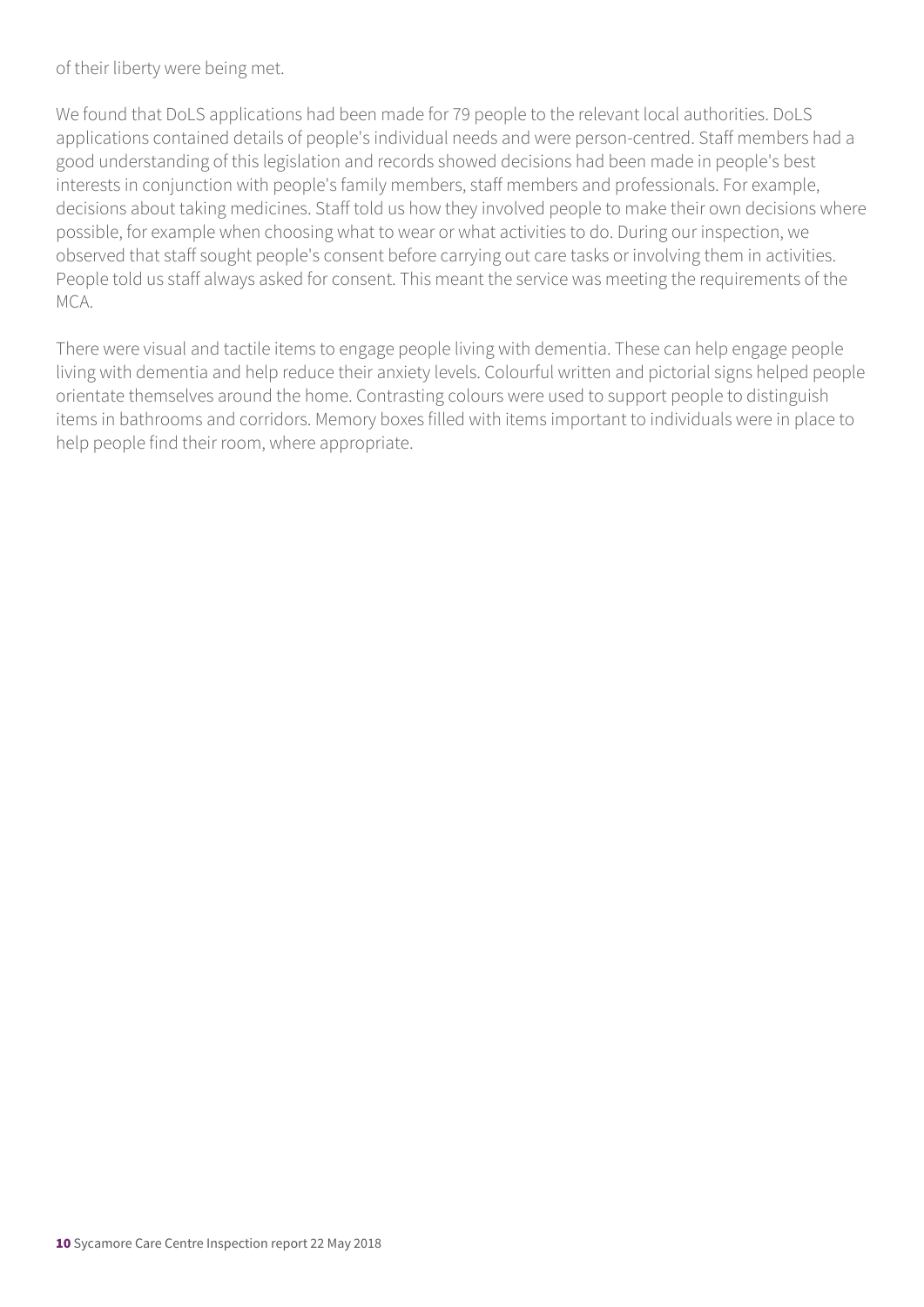# Our findings

People who could communicate their views verbally told us they liked living at Sycamore Care Centre and that staff treated them well. One person who used the service told us, "I am very happy with my care and staff are kind to me." Another person said, "I believe all the staff are very caring." A third person said, "I feel cared for here, it's second to none."

Some people were unable to fully communicate their opinions about the care they received, but we observed positive relationships between staff and people living at the service. People's facial expressions and body language showed they were comfortable in the presence of staff and enjoyed a laugh and a joke with them. Throughout our visit staff spoke to people in a kind and considerate manner. Staff knew people's preferences well, particularly those who were not always able to express their wishes clearly. Staff reassured people who were anxious or upset in a kind and gentle way. Staff dealt with people whose behaviour may challenge themselves or others in a compassionate way. Staff communicated with people in an appropriate manner according to their understanding and ability. This meant staff knew how to support people in the way they needed.

Relatives spoke positively about the caring attitude of staff and how people were treated with dignity and respect. One relative told us, "I think the staff are very caring and look after [family member] well." A second relative said, "The staff are wonderful and treat [family member] with the utmost respect." A third relative commented, "I can trust the staff here, I've got a lot of faith in them. [Family member's] care needs are met 100%."

People told us how staff ensured privacy and dignity was maintained, for example by ensuring doors were closed when people were being supported with personal care. One person commented, "Oh yes, any personal care I need they close the door for my privacy. They are really good."

Staff were caring and respectful and people were comfortable in the presence of staff. This contributed to the home's relaxed and welcoming atmosphere. Relatives we spoke with commented on this. One relative said, "The whole family were made to feel at home as soon as they walked through the door."

People told us they were encouraged to be as independent as possible but staff were always on hand to provide support. One person we spoke with said, "I like to do as much as I can myself. It's like being at home but with extra support here." A relative told us, "[Family member] is very independent and feels safe and secure. They haven't taken their independence away."

People and relatives told us people were treated as individuals and supported to make everyday choices such as how to spend their time, what to wear and what to eat. One person said, "Staff involve me in my care. They take notice of my needs."

Each person was given a residents' guide which contained information about all aspects of the service including how to access independent advice and assistance such as an advocate. An advocate is someone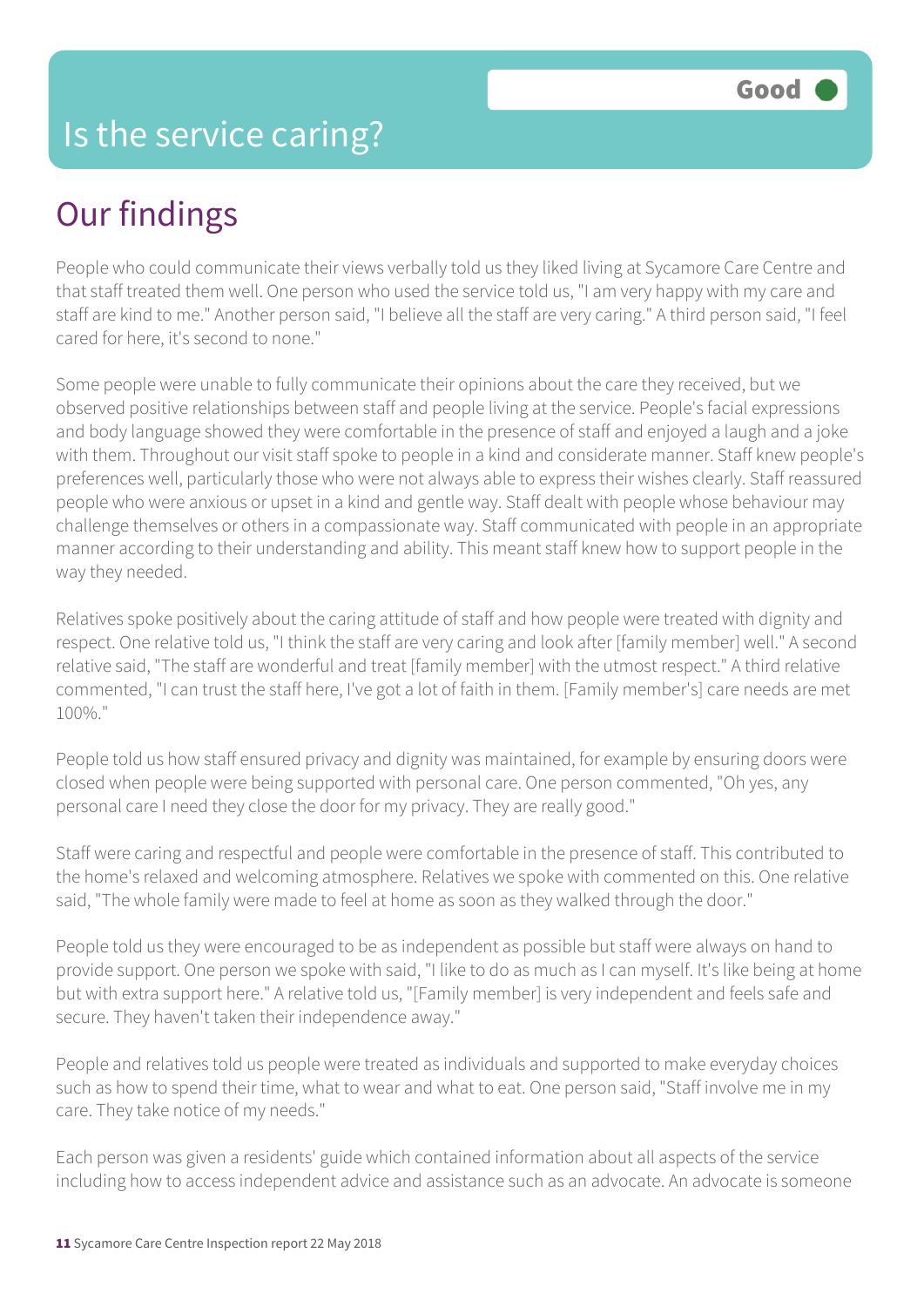who represents and acts on a person's behalf, and helps them make decisions. Four people who lived at the service had an advocate.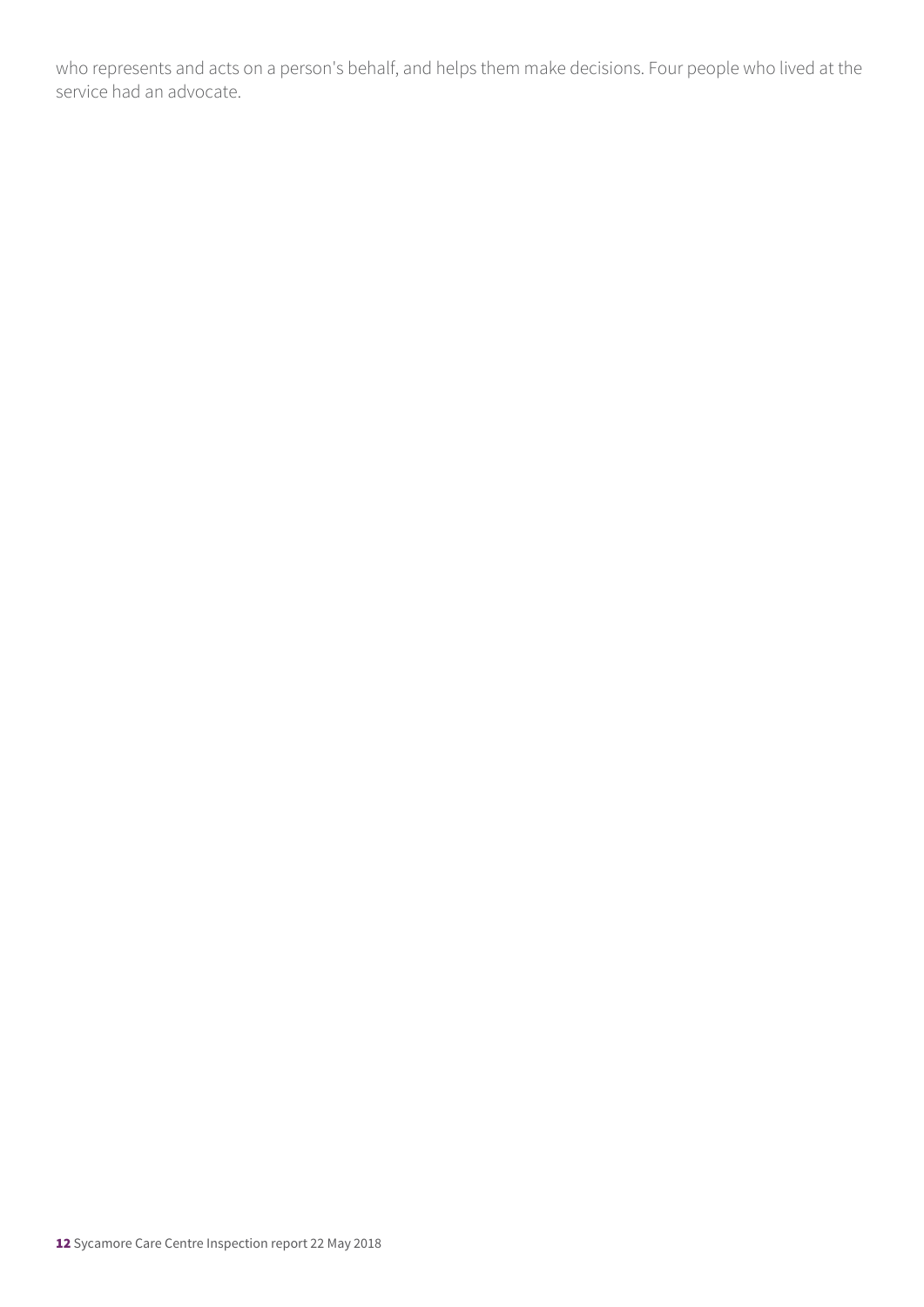### Is the service responsive?

# Our findings

Staff demonstrated a good understanding of people who used the service and were effective at responding to people's needs, particularly when they changed.

People's care and support needs were assessed in a number of areas before they started using the service. For example, people's needs in relation to medicines, eating and drinking, skin care and communication. Where a support need was identified a plan was written based on how people wanted and needed to be supported. For example, one person's care plan set out in detail how they needed to be supported to communicate. Care plans were detailed and personalised. They contained clear information about the person's level of independence as well as details of areas where support from staff was required. This meant staff had access to key information about how to support people in the right way.

People had been included in their own care planning, where they were able. Some people had limited involvement in their care planning because they could not always communicate their needs fully. Relatives told us they felt involved in the planning of care as they were invited to attend regular care review meetings. Records showed care plans were reviewed by staff regularly or when a person's needs changed.

People were supported to take part in meaningful activities throughout the day. Three activities coordinators were employed to facilitate one to one or group activities, arrange entertainment and take people on outings. Staff told us that planned activities could be adapted and changed particularly for people living with dementia, depending on what they wanted to do. Activities included, cheerleading, armchair exercises, singalongs, quizzes, dominoes, bingo, reminiscence, arts and crafts and pampering. People told us they enjoyed the activities on offer and said that the variety was excellent especially in the run up to Christmas.

The provider had a complaints policy and procedure which gave people information on how to raise any concerns they might have about the service. Information about how to make a complaint was readily available in communal areas and people's rooms. Feedback boxes were located on each unit so people and relatives could submit their comments, compliments or concerns at any time.

People and relatives told us they did not have any complaints, but they knew they could raise these with any member of staff or the registered manager. One person said, "You can approach the manager and owner about anything." A relative told us, "There is always someone readily available if you have any concerns. I feel comfortable raising any issues I may have." We reviewed complaints records and saw that complaints received by the service since our previous inspection had been dealt with effectively and promptly.

We saw that where possible, people remained at the service at the end of their lives, as long as they did not require specialist care that could only be provided at a hospital. People's care plans reflected their preferences, where people felt able to discuss this sensitive area. This meant staff had information to refer to about the person's wishes should the person not be able to make their wishes known.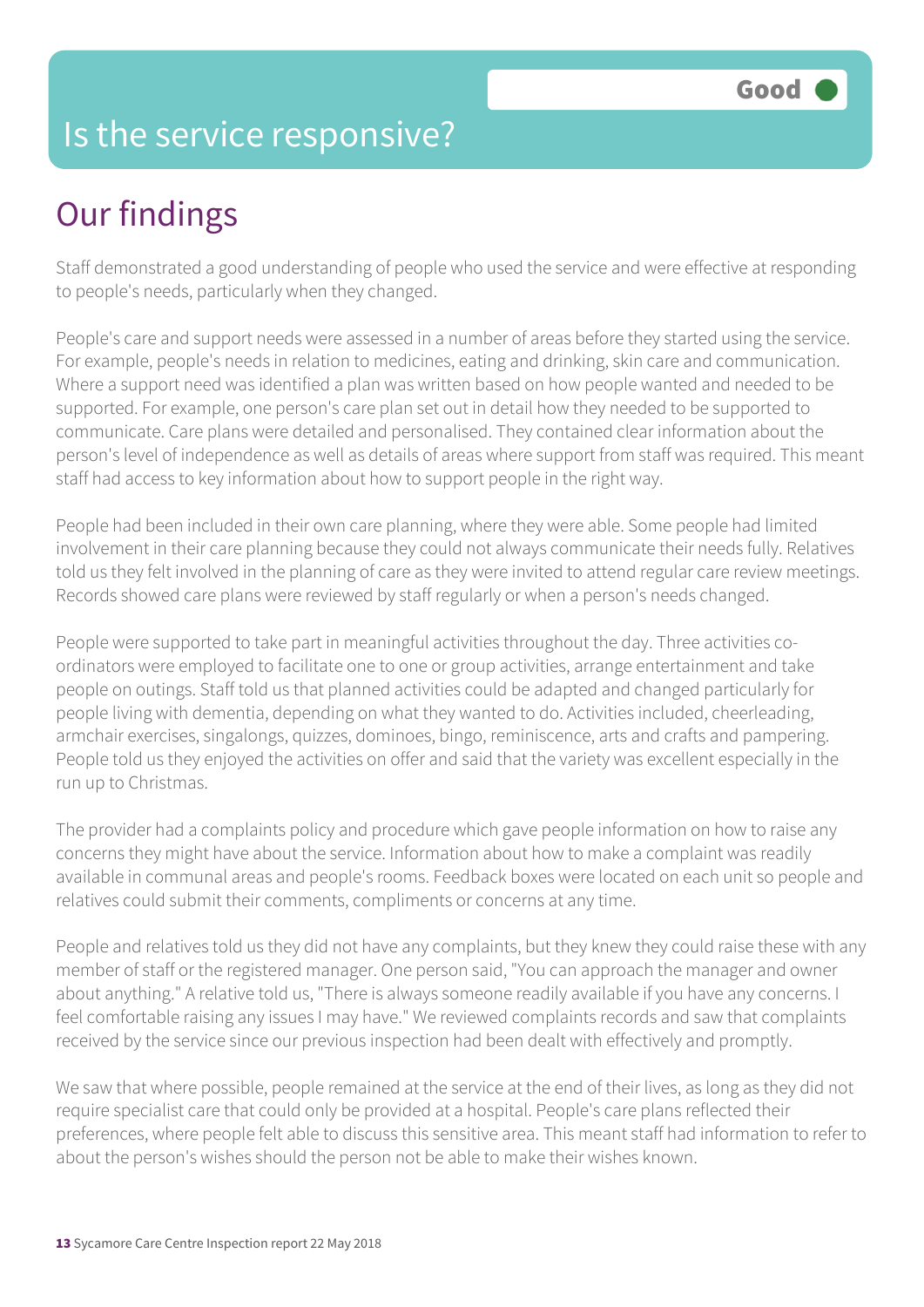#### Is the service well-led?

# Our findings

There was a registered manager at the service who had been in post since October 2016. A registered manager is a person who has registered with the Care Quality Commission to manage the service. Like registered providers, they are 'registered persons'. Registered persons have legal responsibility for meeting the requirements in the Health and Social Care Act 2008 and associated Regulations about how the service is run.

Services that provide health and social care to people are required to inform the Care Quality Commission (CQC) of important events that happen in the service in the form of a 'notification'. The provider had made timely notifications to the CQC when required in relation to significant events that had occurred in the home.

We were assisted throughout the inspection by the provider, registered manager and deputy manager. All records we requested to view were produced promptly.

People and relatives spoke positively about the registered manager and the management team being approachable and visible. One person said, "The manager comes round regularly, I see her every day." A relative told us, "The management team are very approachable." People and relatives we spoke with felt the service was well run.

Staff said the registered manager was approachable and supportive and they had plenty of opportunities to provide feedback about the service. A staff member commented, "The manager is lovely. I can't fault her." Staff meetings were held monthly. Issues covered included staff training, activities and care records. Minutes of staff meetings were taken so staff not on duty could read them later. Staff told us they felt able to voice their opinions and raise any concerns at these meetings or at any time.

Feedback from people, relatives, professionals and staff had been sought informally and via a satisfaction survey. The results of the most recent survey conducted in September 2017 were positive. Eleven people who used the service and 31 relatives had completed the survey. All respondents who used the service agreed that they were treated with dignity and respect and would recommend the service to a friend. All relatives who responded agreed that staff were courteous and professional.

People who used the service had suggested more options at lunch time in addition to soup and a selection of sandwiches. This was discussed at a residents and relatives' meeting in October 2017 and reviewed at a subsequent meeting in November 2017, after alternative options were introduced. People said they were much happier with the additional choices. This meant the provider acted on people's feedback to improve outcomes for people.

Relatives had suggested a coffee machine for the comfortable seating area on The Mews unit so this could be used as a café area. The provider had bought a coffee machine and relatives told us how nice it was to sit and have a coffee with family members in this area. This meant relatives' feedback was acted on.